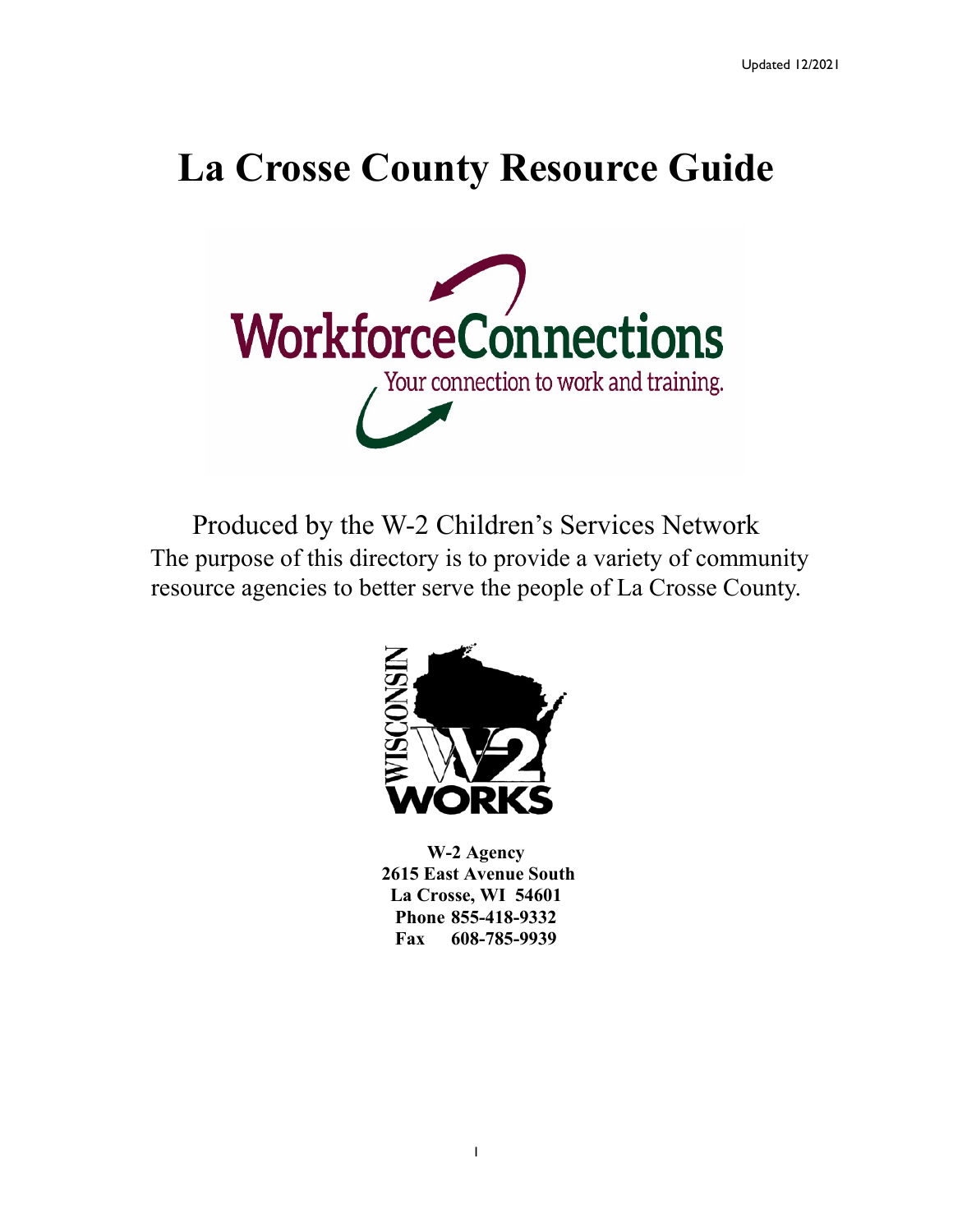| Abuse                                     | $\overline{3}$ |
|-------------------------------------------|----------------|
| Alcohol & Other Drug Abuse Services       | $\mathfrak{Z}$ |
| Aging                                     | $\mathfrak{Z}$ |
| Budgeting                                 | 3              |
| Child Care                                | 3 & 4          |
| Clothing                                  | 4              |
| Counseling Services & Programs            | 4 & 5          |
| Crisis Services & Programs                | 5 & 6          |
| <b>Disability Services</b>                | 6              |
| <b>Disaster Services</b>                  | $\tau$         |
| Education                                 | 7 & 8          |
| <b>Employment &amp; Training Services</b> | 8 & 9          |
| <b>Family Services</b>                    | 9 & 10         |
| Government Offices                        | 10 & 11        |
| Healthcare Services                       | $11 - 13$      |
| Housing                                   | $13 - 15$      |
| Legal Services                            | 15             |
| Nutritional Programs                      | 15             |
| Telephone Assistance                      | 15 & 16        |
| Transportation                            | 16             |

**Information regarding local Food Pantries is included on the last page of this guide.**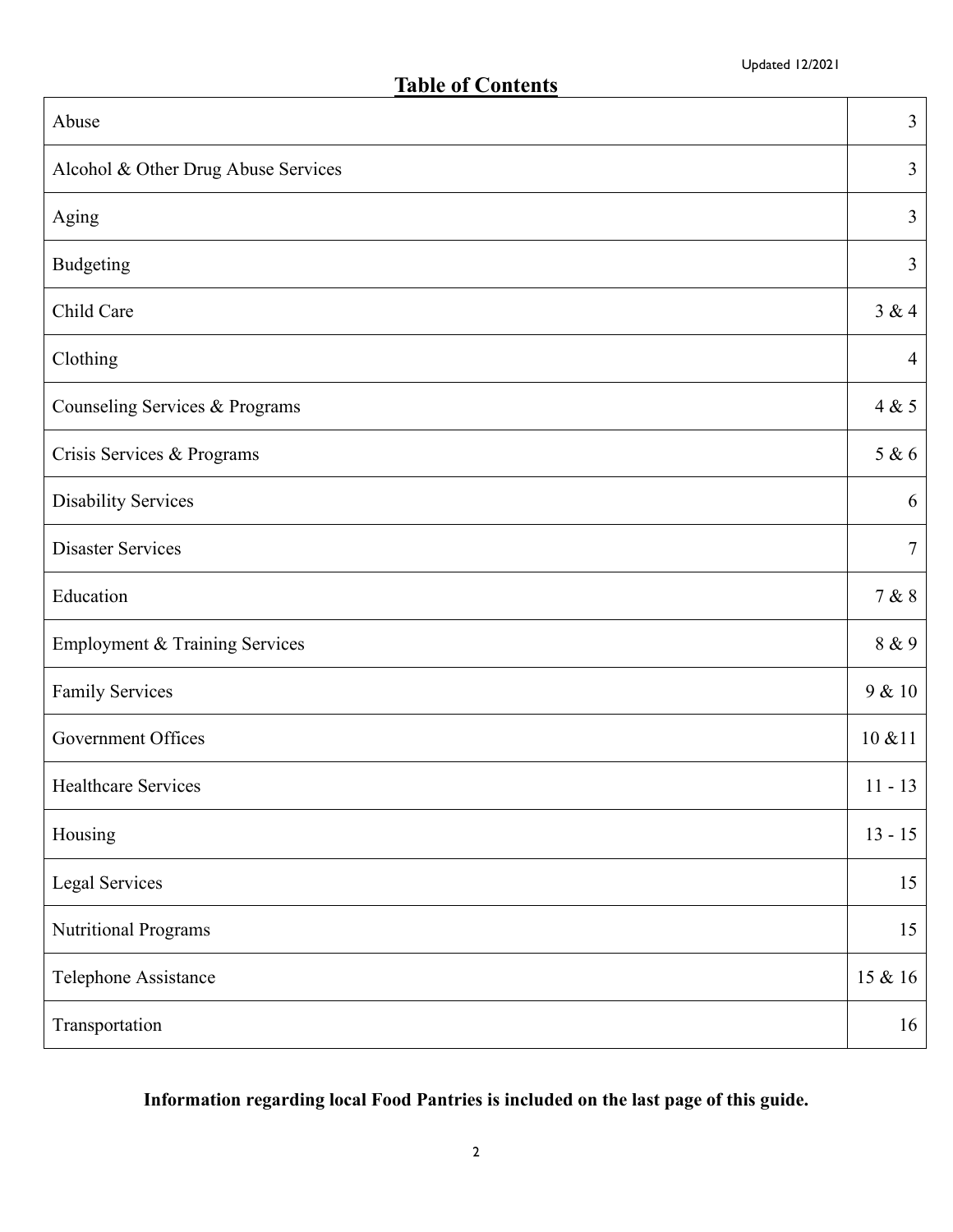#### **ABUSE**

911

Call immediately if you feel someone is in immediate, serious or life-threatening danger

Aging and Disability Resource Center of Western Wisconsin - 1-800-500-3910

New Horizons Shelter and Outreach Centers La Crosse - 608-791-2610 Crisis Line – 1-888-231-0066

# **ALCOHOL AND OTHER DRUG ABUSE SERVICES**

West Central Wisconsin Behavioral Health - 715-985-3452 Mayo Clinic Health System – Outpatient Behavioral Health Services – 800-362-5454 Gundersen Behavioral Health – 608-775-2287 L.E. Phillips Outpatient Clinic - 715-723-5585 La Crosse County Outpatient Mental Health and Substance Abuse Clinic – 608-784-4357 ATTIC Correctional Facility – 608-784-3366 AMS of Wisconsin (Addiction Medical Solutions) – 608-783-0506 Coulee Council on Addictions – 608-784-4177 Driftless Recovery Services – 608-519-5906 Counseling Associates, LLC – 608-785-0827 ADD

#### **AGING**

Social Security Administration La Crosse – 866-770-2345

## **BUDGETING**

Catholic Charities La Crosse - 608-782-0710

Consumer Credit Counseling Service of La Crosse 505 King Street, Suite 212, La Crosse - 608-784-8380 *Financial Analysis, Bankruptcy Counseling and Education, Check Wise, Debt Management Plans, Credit Analysis, preparing for living on Your Own, Financial Wellness Seminars.*

#### **CHILD CARE**

Child Care Assistance Western Region for Economic Assistance (WREA) [https://access.wisconsin.gov](https://access.wisconsin.gov/) 1-888-627-0430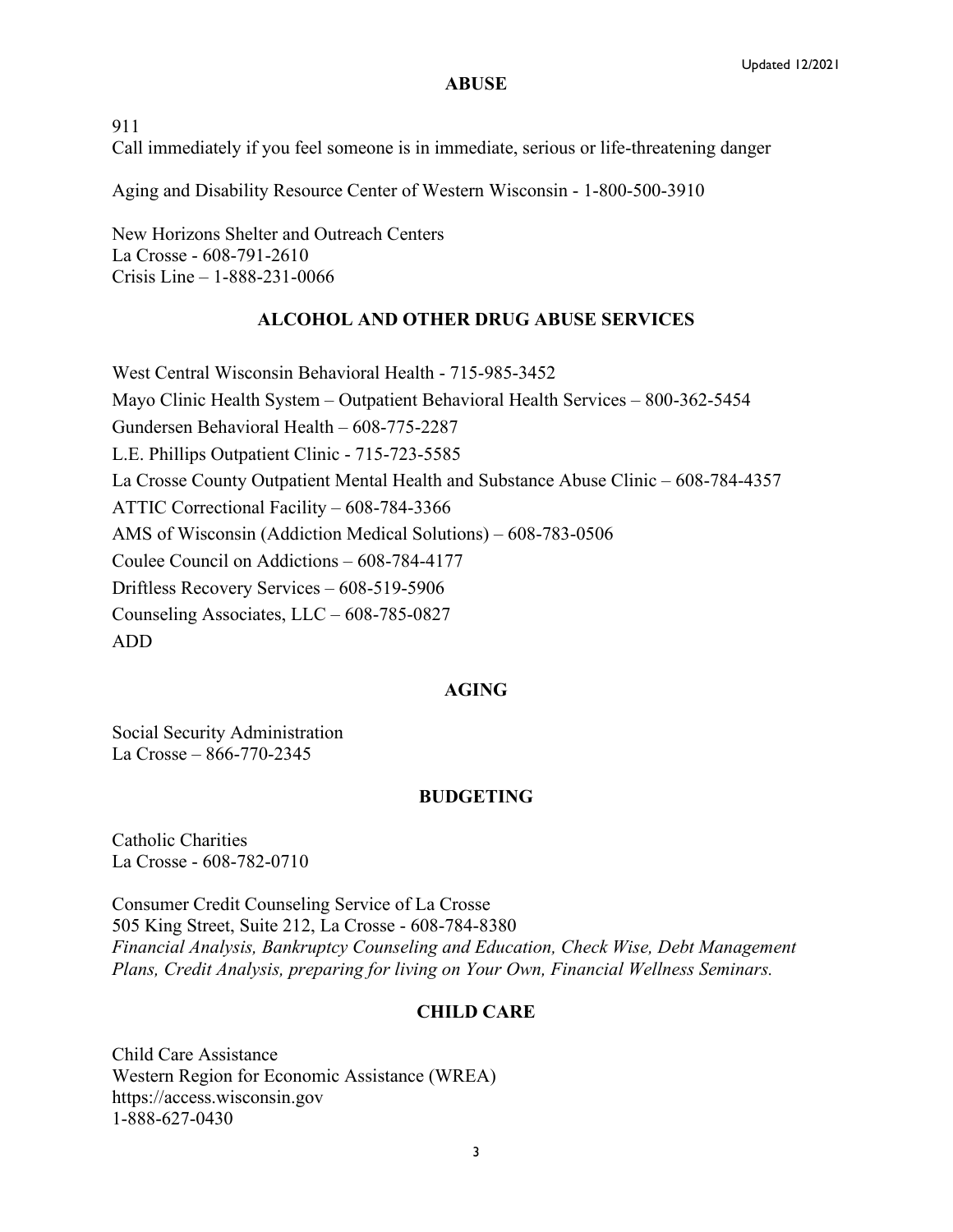Parenting Place - 608-784-8125

YoungStar Child Care Search <https://dcf.wisconsin.gov/youngstar>

# **CLOTHING**

Goodwill Retail Store and Training Center La Crosse – 608-783-2710 Onalaska – 608- 783-1581 <http://www.goodwillncw.org/> *Clothing store and job site training for workers with learning and or developmental disabilities*

Salvation Army Thrift Store 728 Copeland Avenue, La Crosse – 608-784-1421 [http://www.usc.salvationarmy.org](http://www.usc.salvationarmy.org/usc/www_usc_lacrosse.nsf/vw-text-dynamic-arrays/BCD1A7CBCDD1C79580257101005D915A?openDocument&charset=utf-8) *Clothing/furniture vouchers available Tues and Thurs. Contact Nora 782-6126*

Couleecap, Inc. La Crosse – 608-782-4877 [http://www.couleecap.org](http://www.couleecap.org/)

Catholic Charities 413 South 3rd Street, La Crosse – 608-782-0710 https://cclse.org/

Women's Clothes Closet (Our Savior's Lutheran Church) 612 Division Street, La Crosse – 608-784-5745 <http://www.oursaviorslutheranchurch.net/womens-clothes-closet/>

New Life Resource Center (maternity/infant clothes) - 608-785-2377 Birthright (maternity/infant clothing) – 608-782-0373 Clients only Once Upon a Child (infant and children's clothing) - 608-779-5437 Community Liaison Program - 608-785-5841 Elite Repeat Thrift Store - 608-784-6700 Fine Things Thrift Store - 608-782-1722 Good Steward Resale Shop - 608-779-9763 Habitat for Humanity ReStore - 608-785-2373 Second Showing - 608-785-1220 RootinCrown Thrift + Consignment - La Crosse: 608-519-9500 or 608-790-7700 Style Encore (Women's clothing resale) - 608-779-0515 Plato's Closet (teen and young adult clothing resale) - 608-782-6822 Clothes Mentor (Women's clothing resale) - 608-781-3358 Ross Dress for Less – 608-781-2931

#### **COUNSELING SERVICES & PROGRAMS**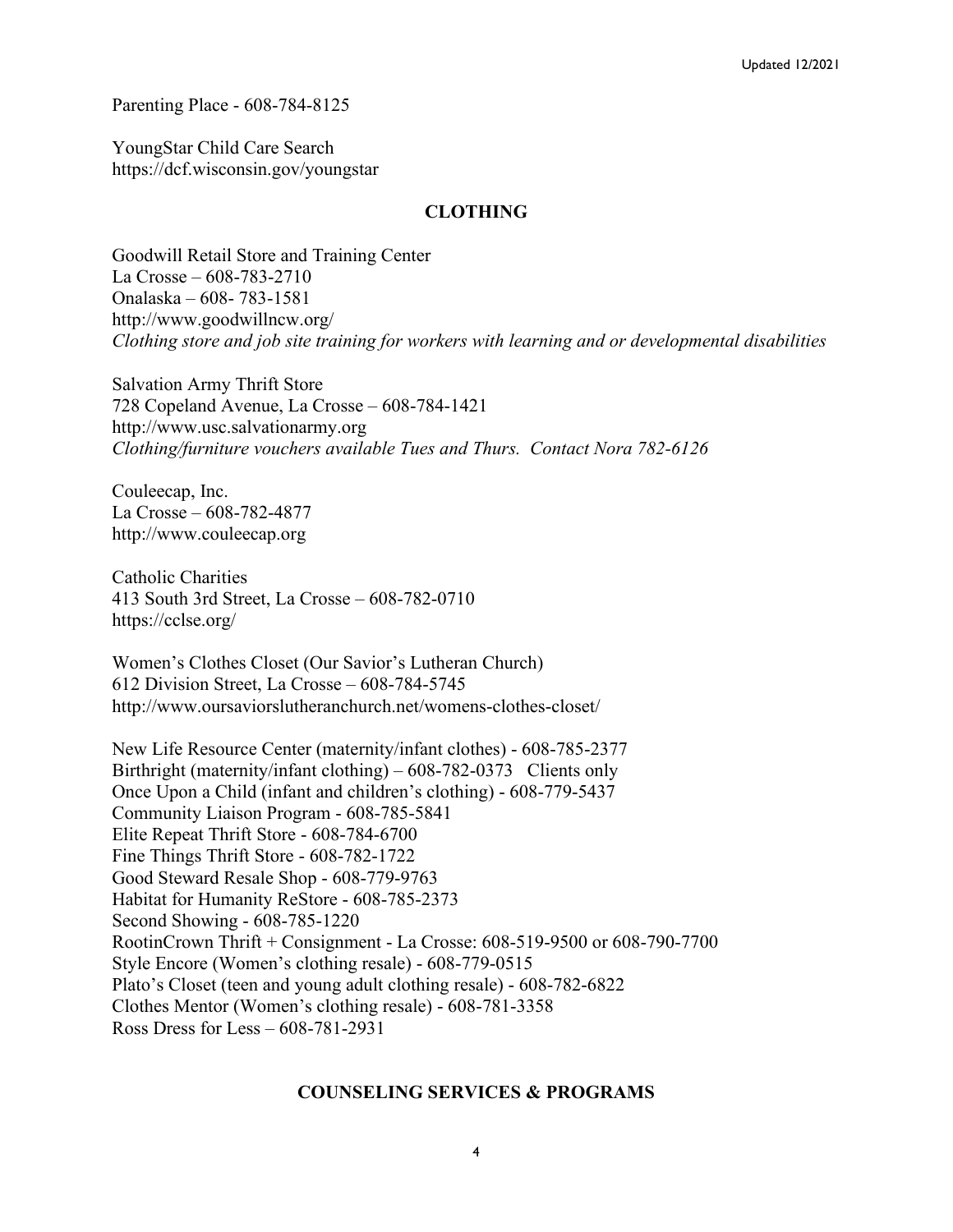Catholic Charities La Crosse - 608-782-0710

Family and Children's Center 1707 Main Street, La Crosse – 608-785-0001

New Horizon's *-* 608-791-2610

Next Chapter of La Crosse 608-461-7006 [www.nextchapterlacrosse.org](http://www.nextchapterlacrosse.org/)

La Crosse County Department of Human Services 300 4th Street North, La Crosse - 608 -785-5875 or 608-784-HELP (4357)

Riverview Therapy – 608-397-8727

Coulee Youth Centers - 608-782-7152

Mayo Behavioral Health - 608-392-9555

Garrison Counseling – 608-796-1114

Gundersen Behavioral Health - 608-775-2287

Stein Counseling – 608-785-7000

The Center – 7 Rivers LGBTQ Connections 230 Sixth Street South, La Crosse, WI 54601 – 608-784-0452 https://7riverslgbtq.org/programs/

## **CRISIS SERVICES & PROGRAMS**

In an Emergency Dial 911

New Horizons Domestic Abuse Shelter 608-791-2610 http://www.nhagainstabuse.org/

Couleecap, Inc. 608-782-4877 or 1-866-904-4508 [http://www.couleecap.org](http://www.couleecap.org/)

Catholic Charities 3710 East Avenue South, La Crosse – 608-782-0710 or 888-212- HELP <https://cclse.org/>

Salvation Army 223 8th Street North, La Crosse – 608-782-6126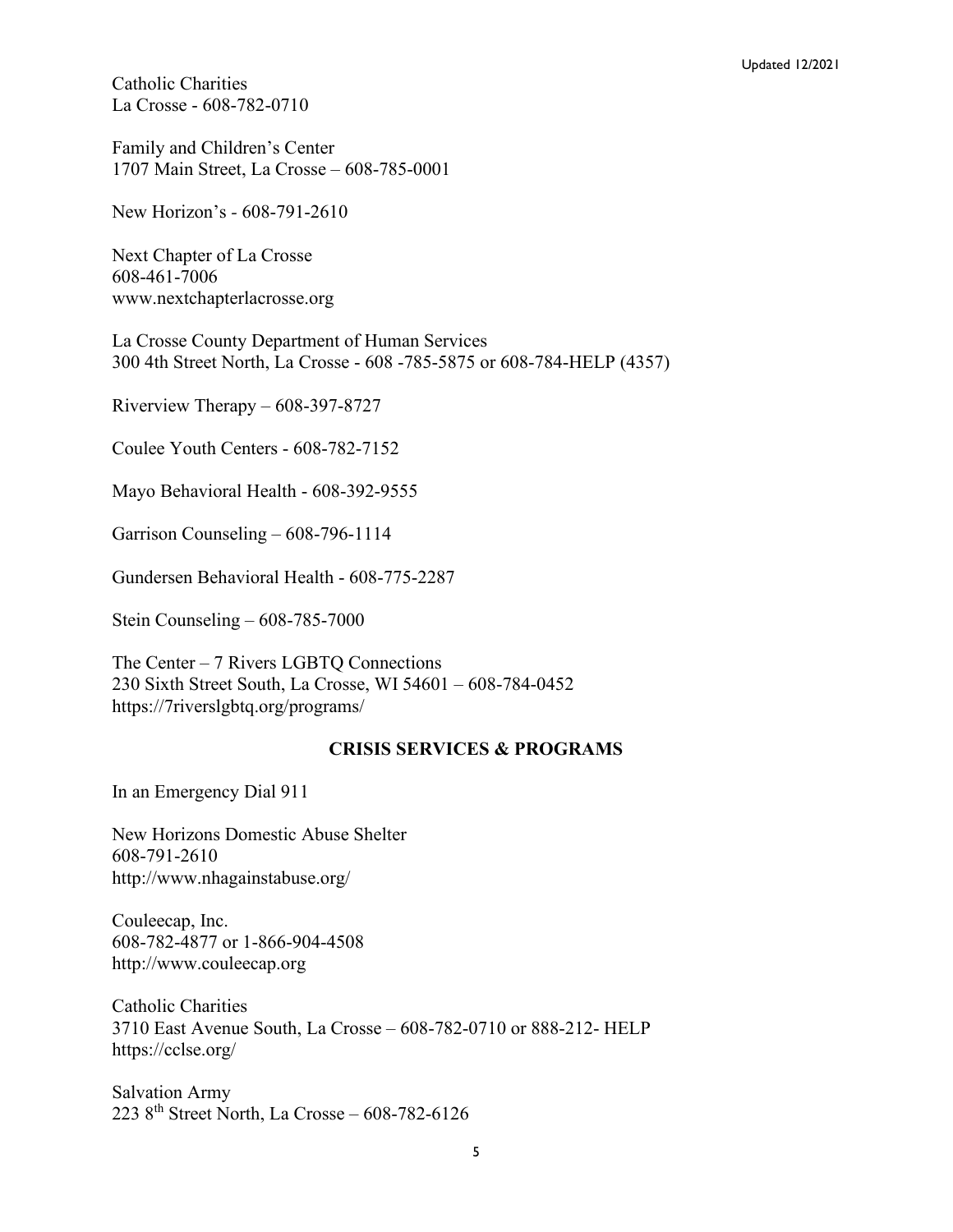https://centralusa.salvationarmy.org/lacrosse

Great Rivers 2-1-1 (Wisconsin) Call 2-1-1 from service area – 608-775-4344 Toll Free -800-362-8255 Live Chat available online gr211@gundersenhealth.org

La Crosse County Sheriff - 608-785-9629 La Crosse County Emergency Management - 608-789-4811 La Crosse County Health Department - 608-785-9872 La Crosse County Human Services - 608-784-4357 La Crosse County Crime-Stoppers - 608-784-8477 Gundersen Healthcare - 608-782-7300 Mayo Healthcare - 608-785-0940 Wisconsin Road Condition Information - 511 Nationwide Runaway Hotline - 800-621-4000 or 1-800-786-2929 National Child Abuse Hotline - 800-422-4453 National Domestic Violence Hotline - 800-799-7233 Center for Missing & Exploited Children - 800-843-5678 National Poison Control Center - 800-222-1222 National Substance Abuse Hotline - 800-662-4357 New Horizons Shelter - 608-791-2610 Bolton Refuge House - 715-333-2350 Bolton Refuge House 24-hour hotline - 1-855-526-5866

## **DISABILITY SERVICES**

Division of Vocational Rehabilitation (DVR) La Crosse - 608-785-9500

Independent Living Resources La Crosse - 608-787-1111

ORC Industries, Inc. La Crosse - 608-781-7727

Aptiv La Crosse - 608-784-9450

Social Security Administration La Crosse - 1-866-770-2345

Wisconsin Council on Children & Families (Helps families caring for a disabled family member) Madison - 608-284-0580 or 1-888-400-8455

#### **DISASTER SERVICES**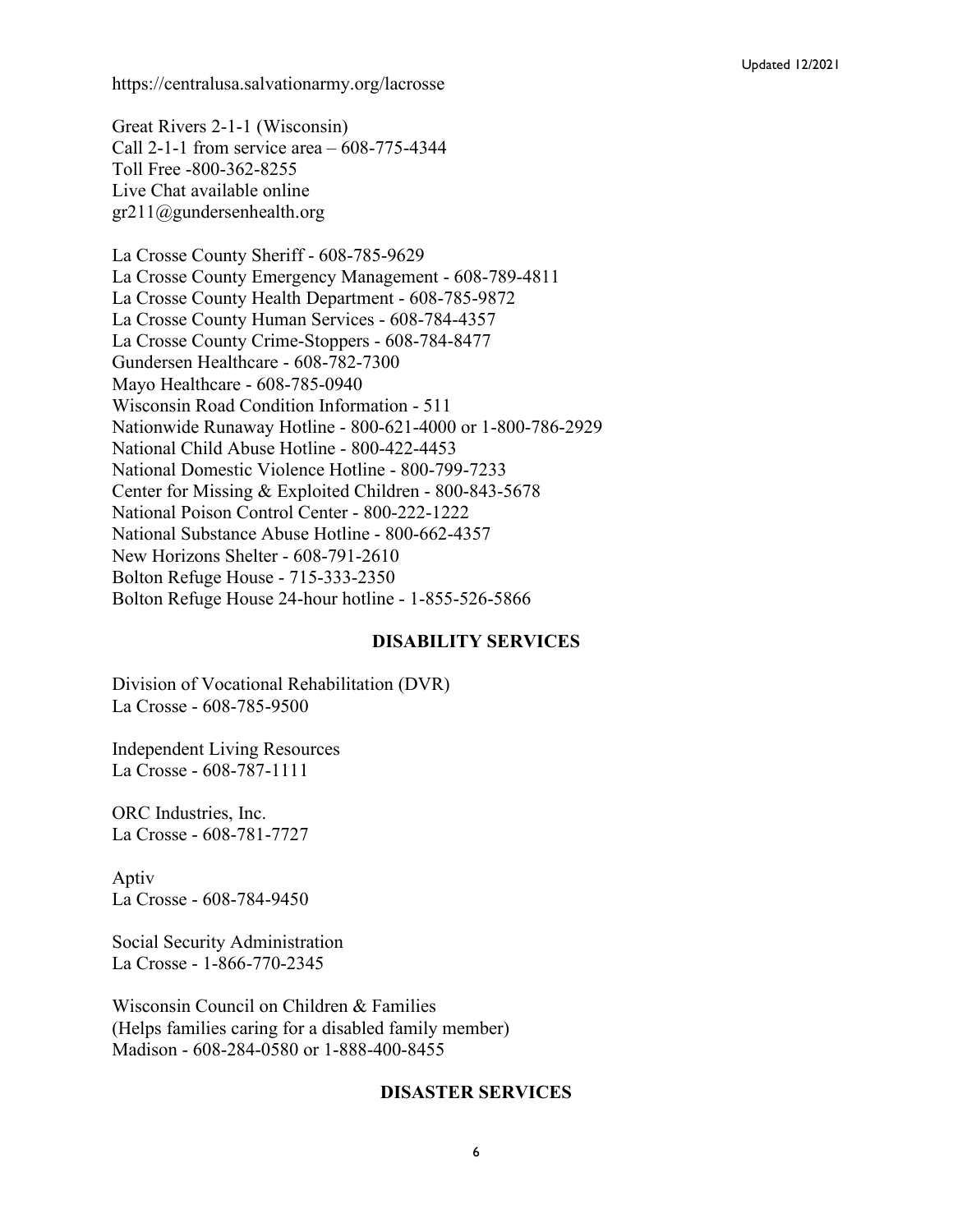American Red Cross 608-784-2102 or 1-800-733-2767

# **ECONOMIC SUPPORTS**

Great Rivers 211 – provides free, confidential community information, referrals and crisis line services 24 hours a day. Dial 2-1-1 or (800) 362-8255

Food Share Program Western Region for Economic Assistance (WREA)

Call or go online to apply, renew, make changes, ask questions, and make appointments about:

- FoodShare
- BadgerCare Plus
- Medical Assistance
- Child Care Benefits

**Online:** https://access.wisconsin.gov **Phone:** 1-888-627-0430 **Fax proof/verifications**: 1-855-293-1822 **Call center hours:** 

Mon/Tues/Thur/Fri: 9:00-3:30 Wednesday 10:00-3:30

## **EDUCATION**

Division of Vocational Rehabilitation (DVR) - 608-785-9500 Workforce Connections, Inc. - 608-789-5620 CESA #4 - 608-786-4800 Aquinas Catholic School - 608-784-8585 Head Start 3-4-Year-Old Preschool - 608-785-2070 La Crosse Four-Year-Old Preschool - 608-789-7006 Academy on the Prairie - 608-783-9393 School District of La Crosse - 608-789-7600 Self Sufficiency Program - 608-785-8000

HOPE Academy <https://www.fcconline.org/seeking-help/for-children/hope-academy/> 608-785-0001 x 312

Coulee Region Literacy Council <http://www.couleeregionliteracycouncil.com/> 608-789-4752

Project Proven 400 7th St. North LaCrosse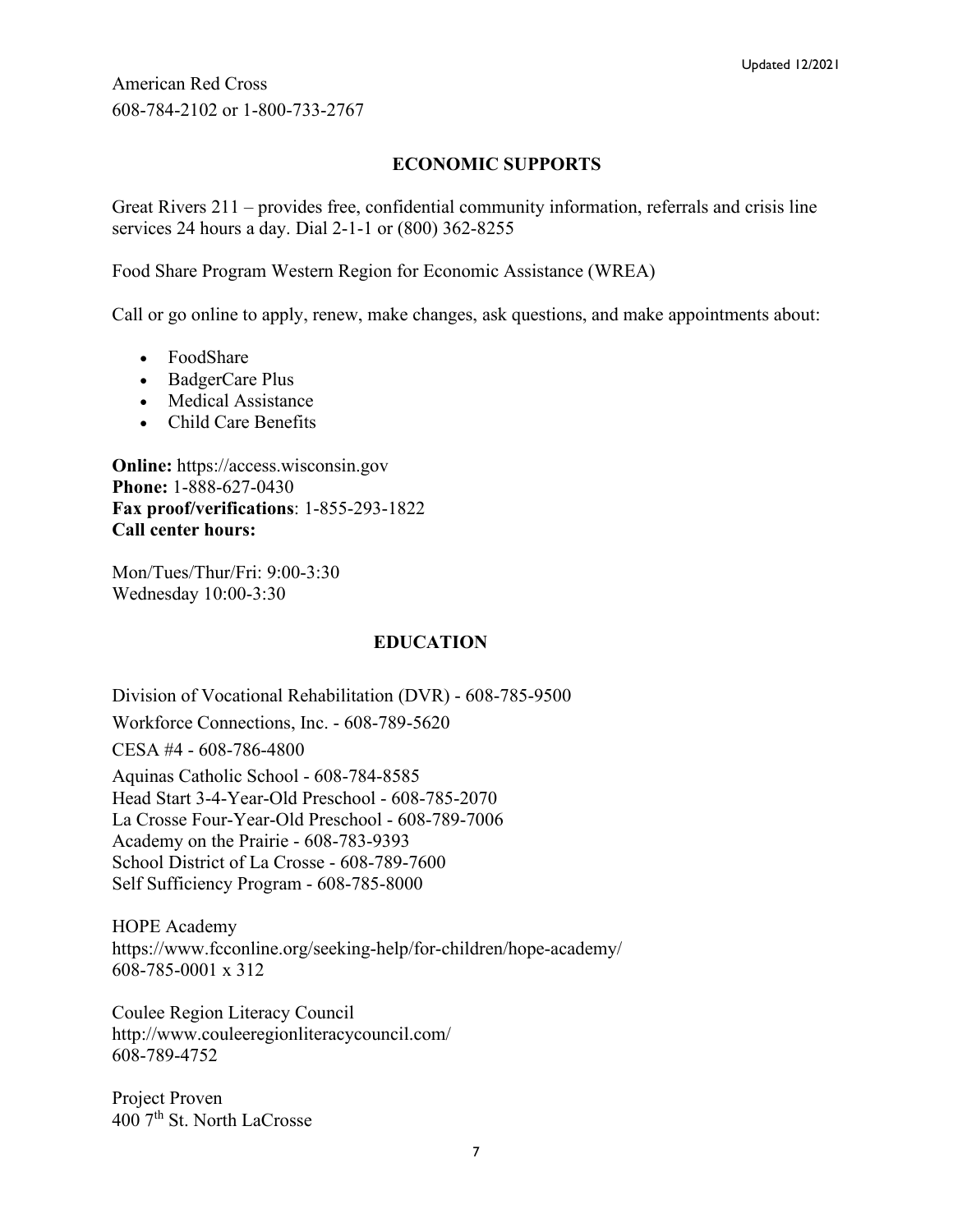608-785-9200

## **COLLEGES**

University of Wisconsin-La Crosse 1725 State Street, La Crosse – 608-785-8000 [http://www.uwlax.edu](http://www.uwlax.edu/)

Viterbo University 900 Viterbo Drive, La Crosse - 608-796-3000 or 1-800-VITERBO [http://www.viterbo.edu](http://www.viterbo.edu/)

Western Technical College [http://www.westerntc.edu](http://www.westerntc.edu/) La Crosse - 608-785-9551

## **LIBRARIES**

La Crosse Public Library 800 Main Street, La Crosse - 608-789-7100

North Community Library 1552 Kane Street La Crosse 608-789-7102

South Community Library 1307 16th Street South, La Crosse- 608-789-7103

# **EMPLOYMENT & TRAINING**

Workforce Connections, Inc. - Resource Room [http://www.workforceconnections.org](http://www.workforceconnections.org/) 2615 East Avenue South, La Crosse - 608-789-5620

Wisconsin Division of Vocational Rehabilitation (DVR) <http://www.dwd.wisconsin.gov/dvr> 2615 East Ave S, La Crosse - 608-785-9500 or 1-800-523-2139 TTY 1-866-785-9530

Project Proven 400 7<sup>th</sup> St. North LaCrosse 608-785-9200

Independent Living Resources (ILR) [http://www.ilresources.org](http://www.ilresources.org/) 4439 Mormon Coulee Road, La Crosse - 608-787-1111 or 1-888-474-5745 TTY 608-787-1148 or 1-888-378-2198

Aptiv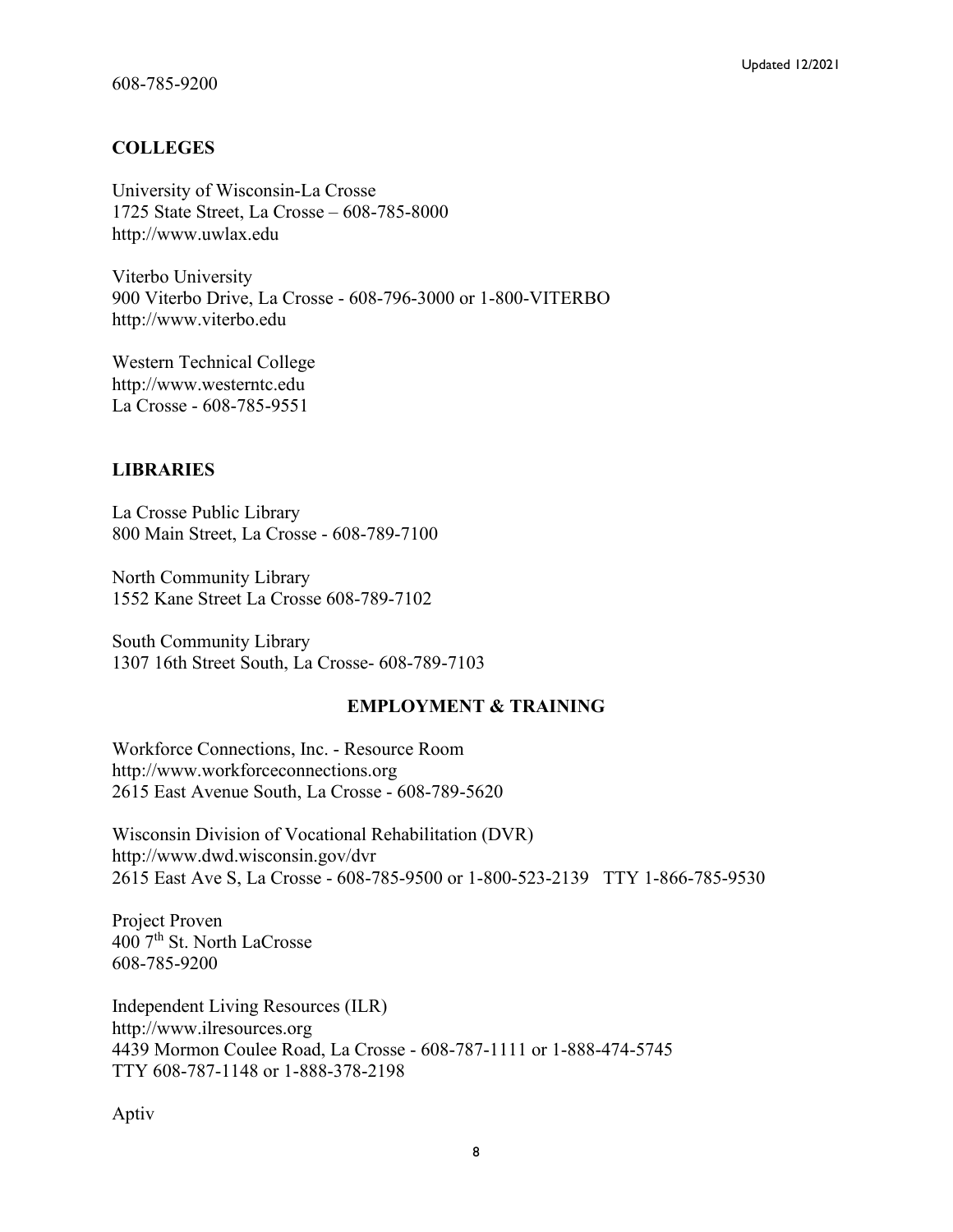[http://www.aptiv.org](http://www.aptiv.org/) 3000 South Avenue, La Crosse – 608-784-9450 or 1-800-949-7380 TTY 608-784-0039

Couleecap Job & Business Development Program [http://couleecap.org](http://couleecap.org/)  608-782-5525

Worker's Compensation-Wisconsin <http://www.dwd.state.wi.us/wc> 608-266-1340 or TTY 1-866-265-3142

Workforce Development [http://www.dwd.wi.gov](http://www.dwd.wi.gov/) 

Job Corps 414-353-5914

# **TEMP AGENCIES**

ABR Employment Services [http://www.abrjobs.com](http://www.abrjobs.com/)  1806 Hwy 16, La Crosse - 608-782-9700

Manpower [http://www.manpower.com](http://www.manpower.com/) 9348 State Road 16, Onalaska - 608-781-8899

Olsten Staffing Services [http://www.olsten.com](http://www.olsten.com/) 1202 State Street, La Crosse - 608-782-1100

People Ready Peopleready.com/customer/locations/la-crosse-wi-1662 1107 Liberty St., La Crosse - 608-782-0452

Express Employment [http://www.expresspros.com](http://www.expresspros.com/) 2240 Rose Street, La Crosse – 608-779-4252

# **FAMILY SERVICES**

YMCA La Crosse - 608-782-9622 Onalaska - 608-782-9622

Car Seat Checks

Onalaska Police Department - 608-781-9550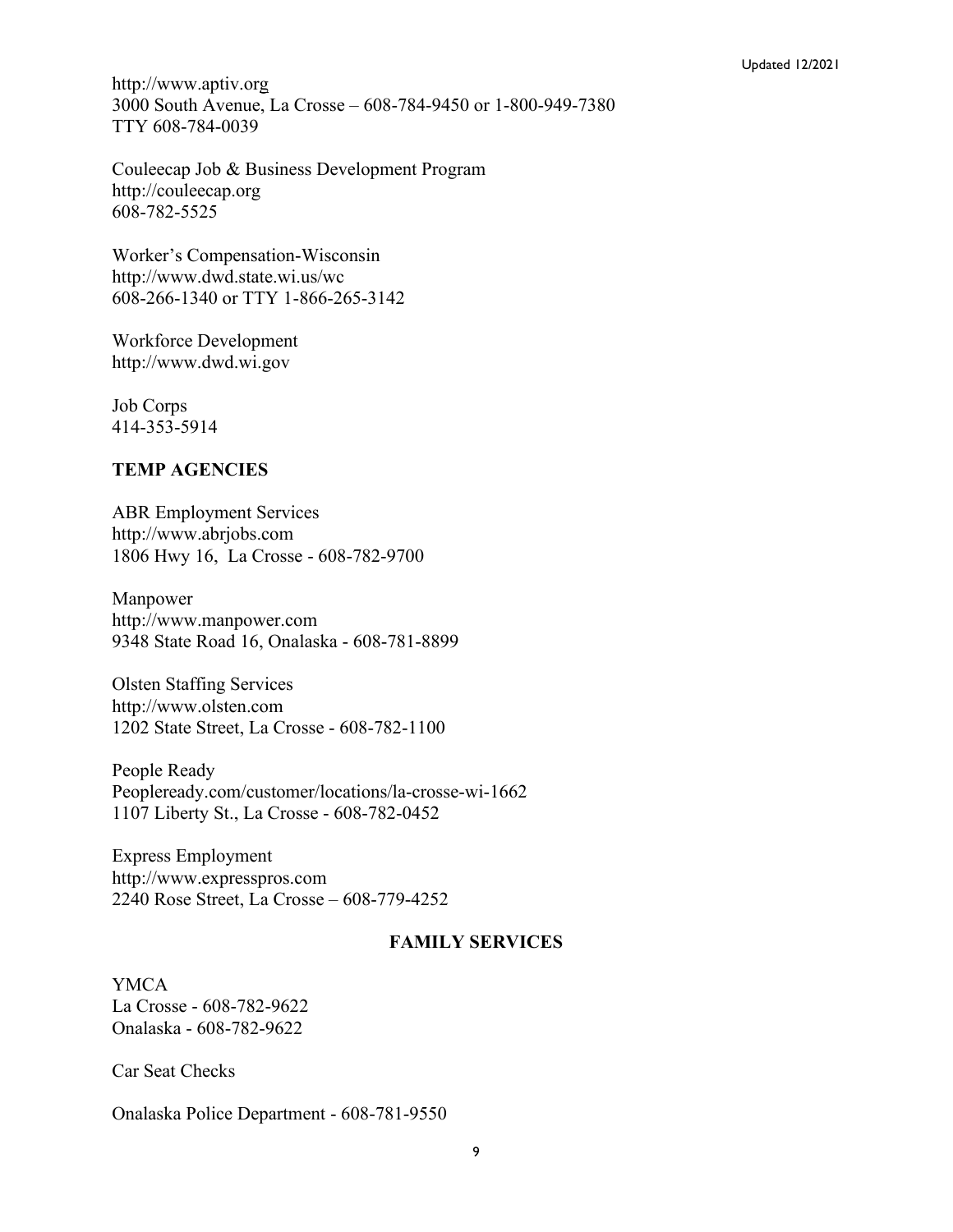UW-LaCrosse Parking Services - 608-785-8061

Brenengen West Salem –  $1<sup>st</sup>$  Thursday of Month - 3pm-7pm (April–September) – 608-786-0400 Brenengen Onalaska - 2nd Thursday of Month 3pm-7pm (April – September) – 608-783-8900

Birthright – 608-782-0373 Big Brother Big Sister – 608-782-2227 Boys and Girls Clubs – 608-782-3926 Boys Scouts of America – 608-784-4040 Childhood Injury Prevention Program - 608-785-9872 Children's Museum - 608-784-2652 Community Teen Center - 608-782-9622 ext. 285 Crossfire Teen Center - 608-784-6565 The Parenting Place - 608-784-8125 Girls Scouts of America - 608-784-3693 WIC- 608-785-9865 La Crosse Libraries - 608-789-7100 La Crosse Park and Recreation - 608-789-7533 New Life Resource Center - 608-785-2377 Onalaska Park and Recreation - 608-781-9560 4H - 608-785-9593 Stein Counseling Parenting with Love and Limits - 608-785-7000 UW-Extension - 608-785-9593

The Exchange – LaCrosse Furnitre Bank  $1009\ 4^{\text{th}}\ \text{St} - 608-301-5345$ Assistance with furniture and household items

The Center – 7 Rivers LGBTQ Connections 230 Sixth Street South, La Crosse, WI 54601 – 608-784-0452 https://7riverslgbtq.org/programs/

#### **GOVERNMENT OFFICES**

La Crosse County Health Department-La Crosse - 608-785-9872

La Crosse County Department of Human Services – 608-784-4357 300 4th Street North, La Crosse Hours 8:00am-4:30pm Monday through Friday <http://www.co.la-crosse.wi.us/humanservices/>

Economic Support *(including Child Care) -* 608-784-4357 300 4th Street North, La Crosse Hours 8:00am-4:30pm Monday through Friday <http://www.co.la-crosse.wi.us/humanservices/>

Department of Transportation, Division of Motor Vehicles, Driver Licensing & Testing 9477 Hwy 16 E., Onalaska – 608-264-7447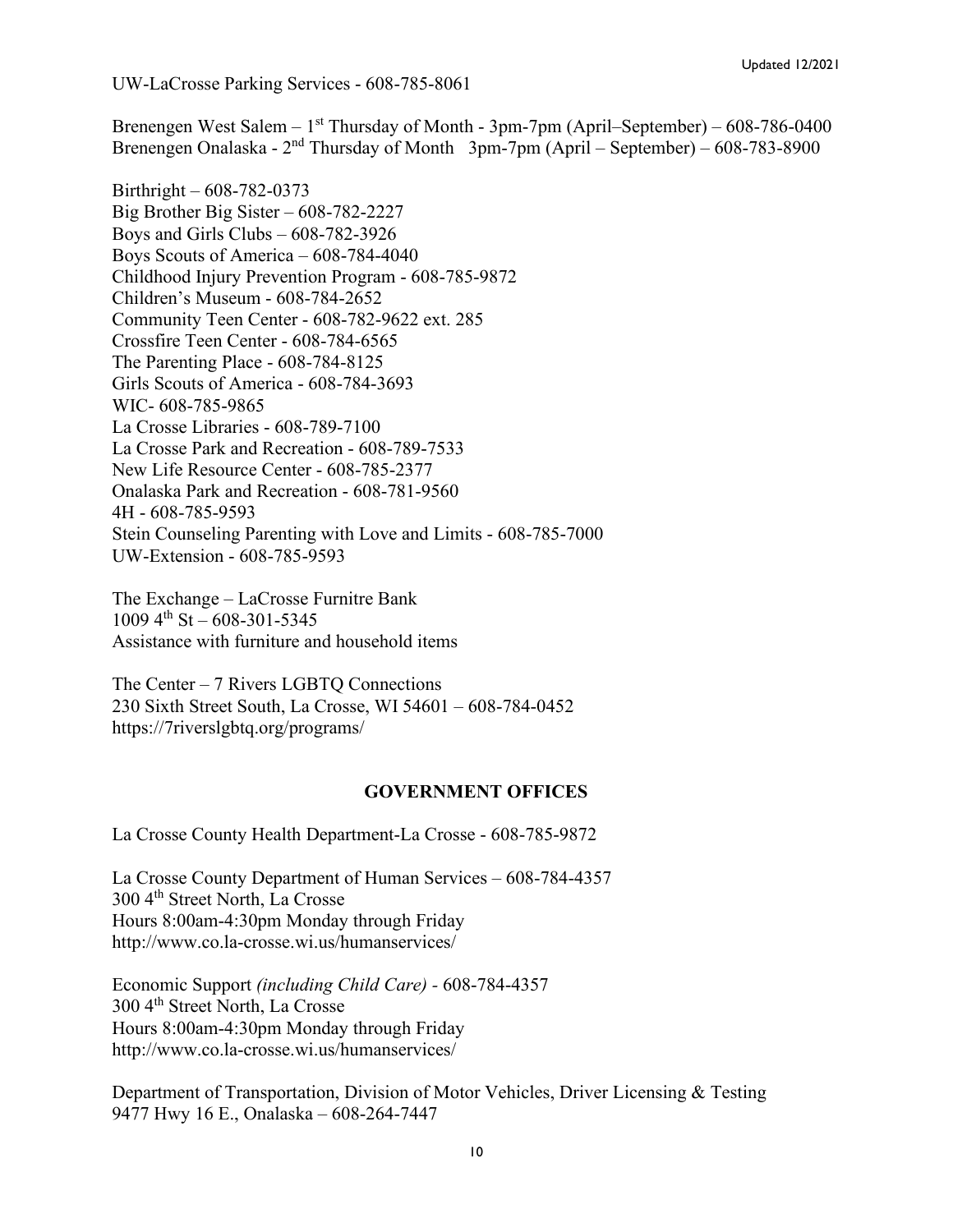Hours 8:30am-4:45pm Monday-Friday, 8:30am-12:00pm- Saturday

Unemployment Compensation ALL unemployment claims are completed online my.unemployment.wisconsin.gov help line: 414-435-7069

Social Security Administration 210 South  $7<sup>th</sup>$  Street, Toll Free 1-800-772-1213 Monday through Friday 7:00am-7:00pm [http://www.ssa.gov](http://www.ssa.gov/)

## **HEALTHCARE SERVICES**

**FREE assistance is available from Healthcare Navigators at Workforce Connections, Inc. Navigators provide unbiased assistance to individuals and families that need affordable health insurance coverage. We help you to look at your options and consider factors that are important to you in choosing coverage that works for you. Call 608-789-5620. Also see information at [www.workforceconnections.org](http://www.workforceconnections.org/) – Click programs from the top menu, then click healthcare.**

## **HOSPITALS**

Gundersen Health System La Crosse - 608-782-7300

La Crosse County Outpatient Mental Health and Substance Abuse Clinic – 608-784-4357

Mayo Clinic Health System Arcadia - 608-323-3373 Holmen - 608-526-3351 La Crosse - 608-785-0940

Cross Rivers Health System Prairie du Chien – 608-357-2000

Vernon Memorial Healthcare Viroqua – 608-637-2101

UW Hospitals and Clinics Madison – 608-263-6400 or 1-800-323-8942

Tomah Memorial Hospital Tomah – 608-372-2181

# **CLINICS**

Mayo Clinic Health System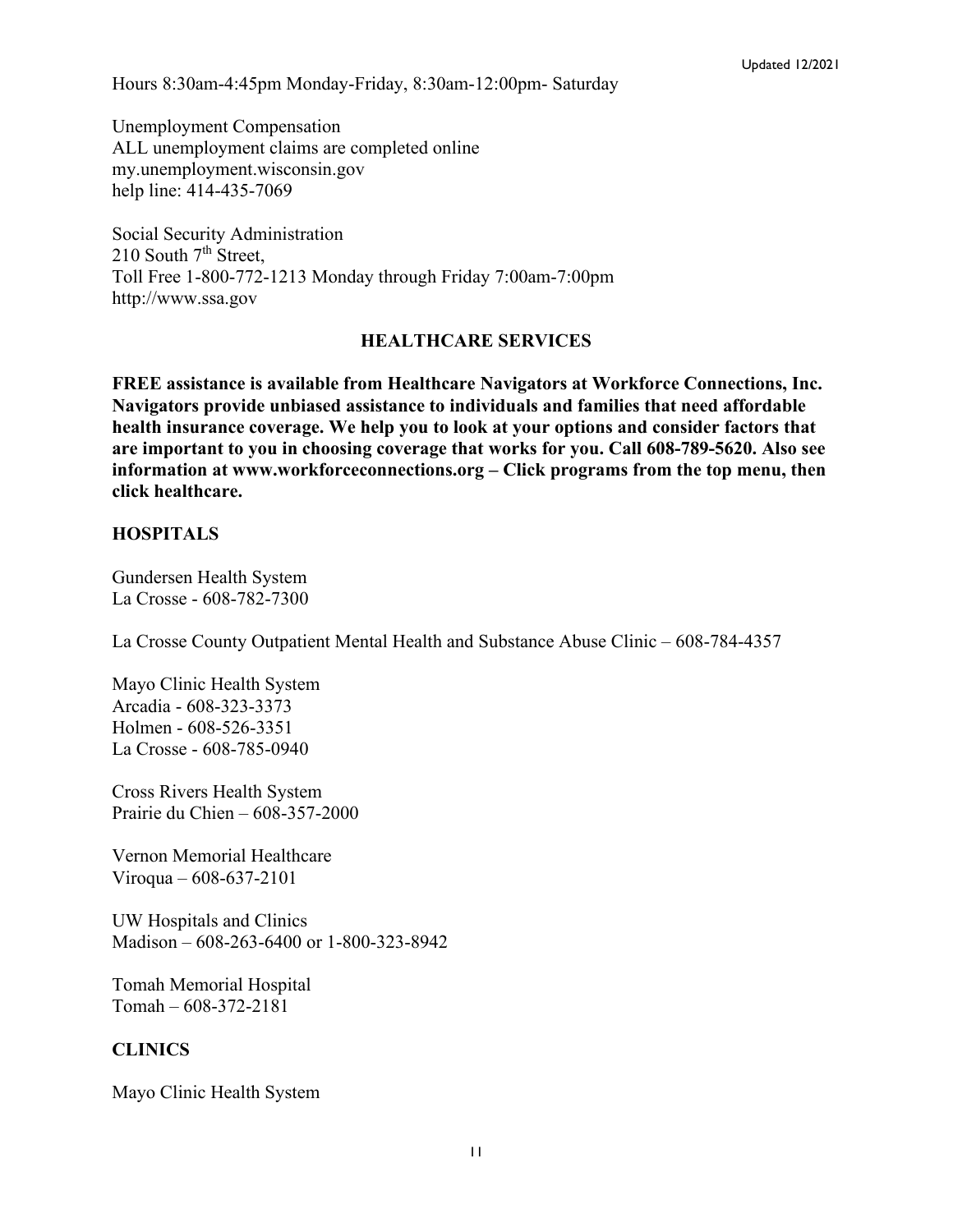[http://www.mayoclinic.org](http://www.mayoclinic.org/) La Crosse – 608-785-0940 Holmen - 608-526-3351 Onalaska - 608-392-5000 Prairie du Chien – 608-326-0808 Sparta – 608-269-2132 Tomah - 608-372-5951

Gundersen Health System http://www.gundersenhealth.org Viroqua – 608-637-3195 Hillsboro - 608-489-8280 La Crosse - 608-782-7300 or 800-362-9567 Onalaska - 608-775-8100 Prairie du Chien - 608-326-6466 or 800-714-5362 Sparta - 608-269-6731 or 800-554-0380 Tomah - 608-372-4111 or 888-600-3240

## **ADDITIONAL HEALTHCARE RESOURCES**

Birthright *(Pregnancy testing)* – 608-782-0373

La Crosse County Public Health – 608-785-9872

Scenic Bluffs Community Health Center *Serves La Crosse, Monroe, and Vernon Counties* [http://www.scenicbluffs.org](http://www.scenicbluffs.org/) 238 Front Street, Cashton – 608-654-5100 200 West North Street, Norwalk - 608-823-7853

St. Clare Health Mission 916 Ferry Street, La Crosse – 608-519-4620 [http://www.stclarehealthmission.org](http://www.stclarehealthmission.org/) *Tues/Thurs 5-8 pm*

AIDS Resource Center 811 Rose St., La Crosse – 608-785-9866 *Monday through Friday 8:30-4:30*

Salvation Army 223 8th Street North, La Crosse - 608-782-6126

Clinical Services (La Crosse County Human Services 300 North 4th Street, La Crosse – 608-785-6101 <http://www.co.la-crosse.wi.us/humanservices/cs/outpatient.htm> *Tues/Thurs 5-8pm*

Essential Health Clinic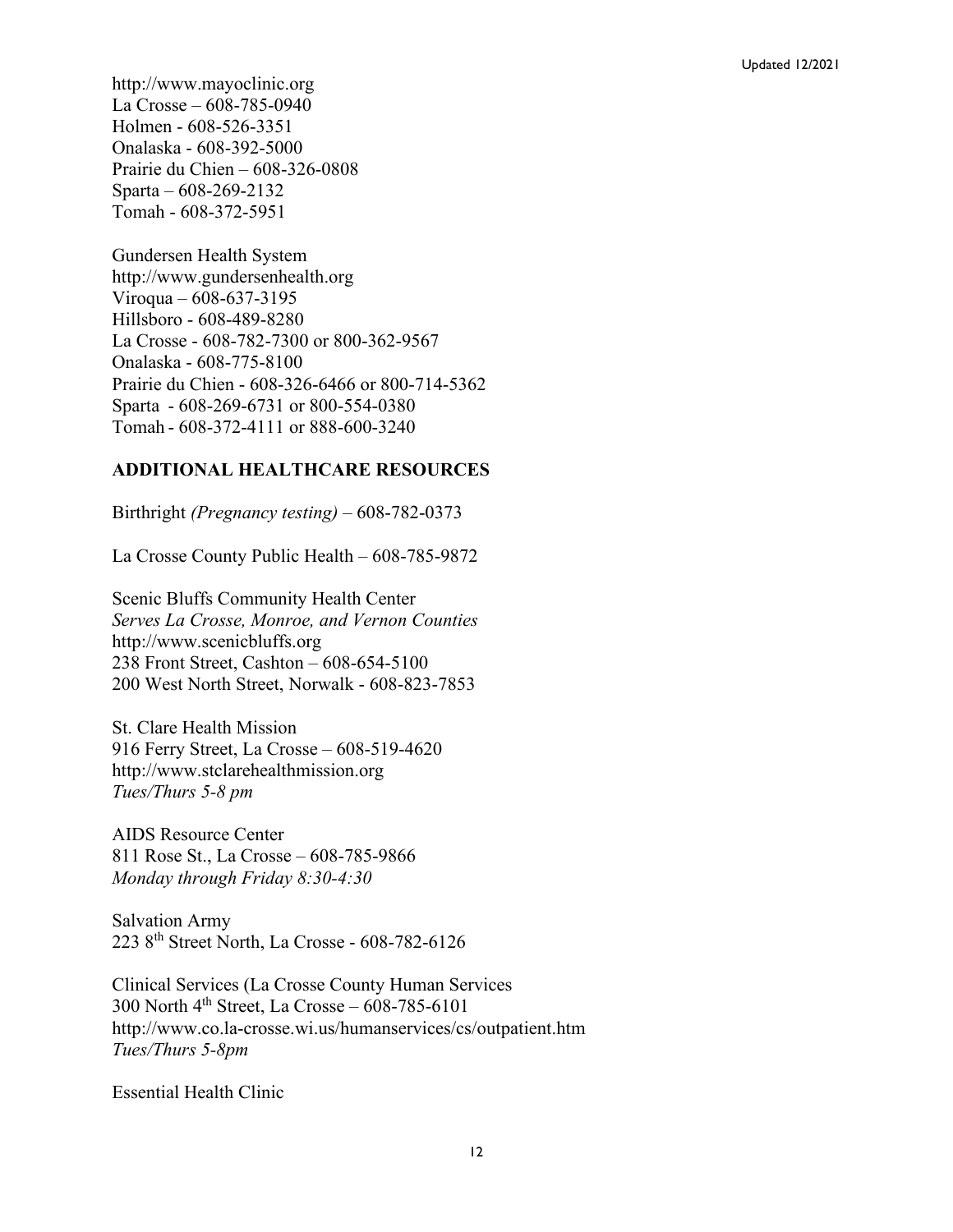800-657-5177 http://www.essentialclinic.org/essential-health-clinic/ 1201 Caledonia Street, La Crosse 919 Hoeschler Dr, Sparta, Sparta

Free Clinic Directory www.freeclinicdirectory.org

## **FREE OR REDUCED HEALTHCARE**

Chippewa Valley Free Clinic Eau Claire - 715-839-8477 [http://www.cvfreeclinic.org](http://www.cvfreeclinic.org/)

Family Health Center of Marshfield, Inc. Marshfield - 715-221-5700 or 1-800-942-5420

Family Health/La Clinica Wautoma - 920-787-5514

Western Dairyland EOC, Inc. Women's Health Center Black River Falls - 715-284-8329 or 1-877-284-8329 [http://www.westerndairyland.org](http://www.westerndairyland.org/)

#### **HOUSING**

La Crosse County Housing Authority 615 Plainview Road, La Crosse - 608-781-5365

La Crosse Warming Center at Catholic Charities 413 South 3rd St. La Crosse, WI 54601 Toll-Free - 888-212-4357

La Crosse Housing Authority 1307 Badger Street, La Crosse - 608-782-2264

Project Proven 400 7th St. North LaCrosse 608-785-9200

Valley Apartments *Age 62+ or disability* 350 Elm Street, Stoddard - 608-822-7368

Next Chapter of La Crosse 608-461-7006 [www.nextchapterlacrosse.org](http://www.nextchapterlacrosse.org/)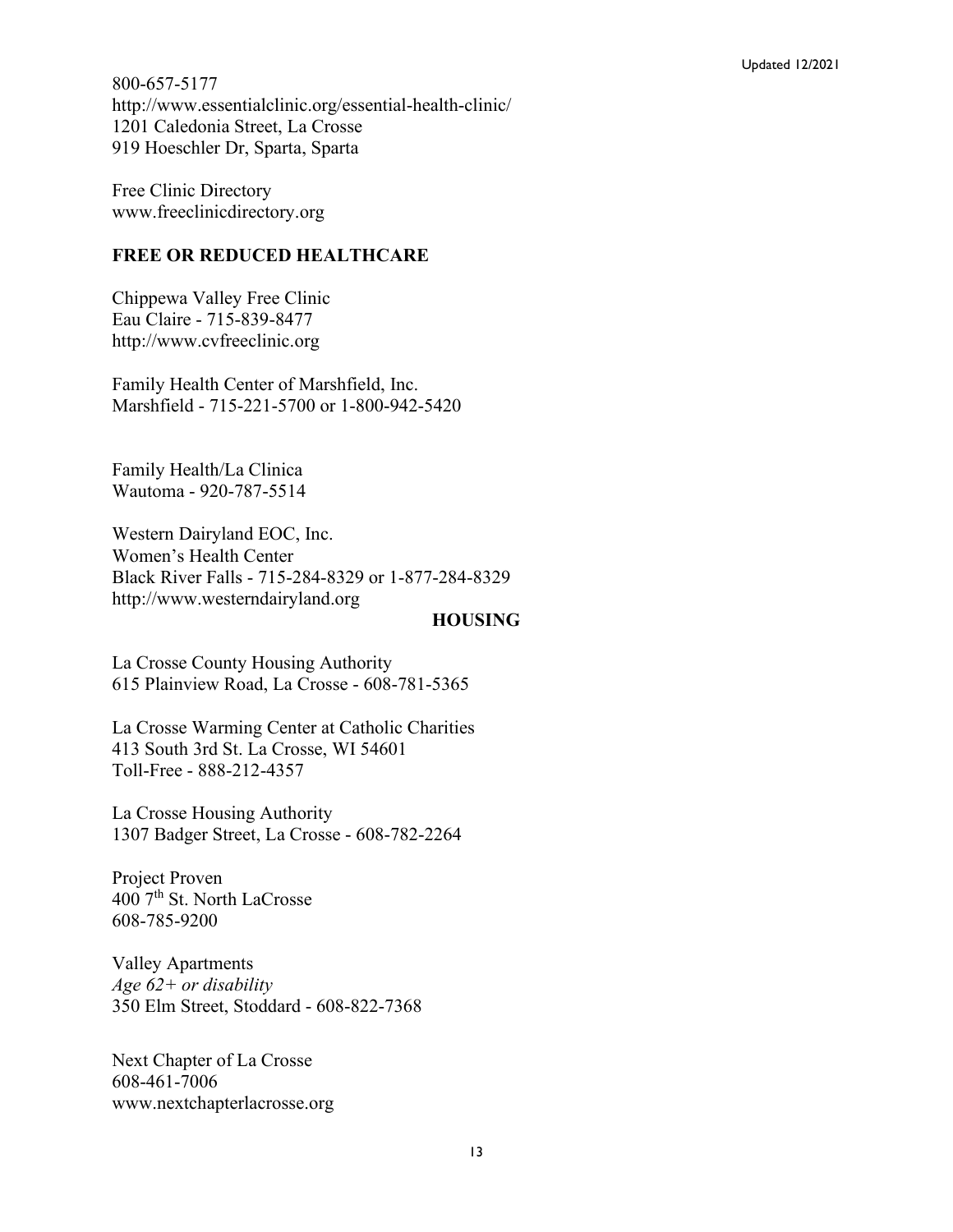Monroe Housing Authority 1108 West Wisconsin Street, Sparta - 608-269-5017

Franciscan Hospitality House is open Monday – Friday from 12:30 – 4:30 pm. 114 6th Street North—La Crosse, WI 54601 Provides a safe daytime environment for adults experiencing or at risk of homelessness 608-782-0710

Ho-Chunk Housing Authority 1116 East Monowau Street, Tomah – 608-374-1245

Couleecap, Inc. 608-782-4877 [http://www.couleecap.org](http://www.couleecap.org/)

YWCA Transitional Housing 3219 Commerce Street, La Crosse - 608-781-2783 *Transitional housing for up to a two-year period, must be 18 years or older, homeless, single with children*

Bethel Home & Services, Inc. - Bethel Birchwood Independent Living Duplexes www.bethelhomeservices.org *Age 55+* 614 South Rock Avenue, Viroqua - 608-637-2171

Bethel Home & Services, Inc. - Bethel Village Apartments Bethelhomeservices.org

Senior Citizens & Disabled Individuals 904 Wall Street, Cashton - 608-637-2171

Bethel Home & Services, Inc. - Coulee View Apartments [http://www.bethelhome.org](http://www.bethelhome.org/) *Age 62+ or disability; income limits* 98 Hiawatha Street, Coon Valley - 608-452-3170 or 608-637-2171

Hope Gospel Mission (homeless men only) Eau Claire -715-552-5566

National Center for Homeless Education - 1-800-308-2145

Tenant Resource Center Madison - 608-257-0006

Western Dairyland Homeless Shelter Independence - 715-985-2391 ext. 1220

Horizon Management - 608-784-2935 Catholic Charities (Crisis Assistance/Housing Counseling) - 608-782-0710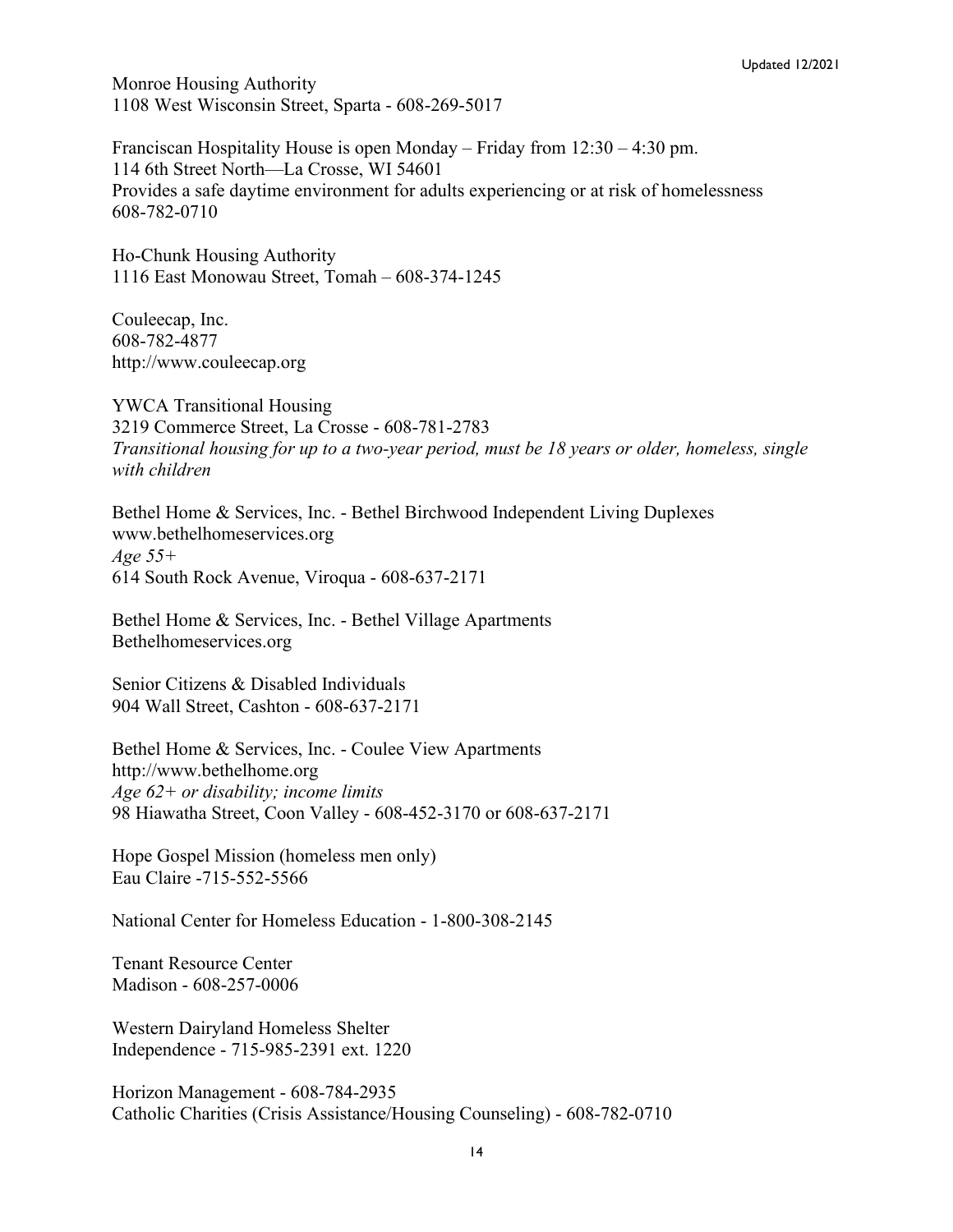Coulee Council of Addictions Harm Reduction Program - 608-784-4177 Economic Support (Emergency Assistance) - 608-784-4357 Habitat for Humanity - 608-785-2373 Hidden Glen Apartments (Holmen) – 608-526-9026 Runaway Bridge - 211 or 800-362-8255 Salvation Army – 608-782-6126 Schumann Apartments (Community Housing) – 608-782-4001 YMCA Ruth House – 608-782-0706 Veterans Assistance Foundation, Inc. (VAF) – 608-372-8387

# **INCOME BASED HOUSING**

Cedar Court Apartments (West Salem/Holmen) - 608-786-4101 River Oaks Apartments - 608-787-0200 Valley View Apartments - 855-422-8126 Wedgewood Commons - 608-784-7771

## **LEGAL SERVICES**

Legal Action of Wisconsin/La Crosse 205 5th Avenue South, Suite 300 La Crosse – 800-873-0927 or 608-785-2809 Legalaction.org

Wisconsin Equal Rights Division 201 E Washington Ave Madison – 608-266-6860

## **NUTRITIONAL PROGRAMS**

Food Share Program Western Region for Economic Assistance (WREA) https://access.wisconsin.gov 1-888-627-0430

La Crosse County Health Department – WIC 300 4th St N. (2nd Floor) La Crosse 608-785-9865

# **TELEPHONE ASSISTANCE**

Lifeline/Link-up Program Lifeline: Provides discounts on basic monthly telephone service, up to \$10.00 per month. Link-up: Assists with the initial installation fee or activation fee for telephone service. [http://lifelinesupport.org](http://lifelinesupport.org/)

Safelink Wireless Cell Phone Program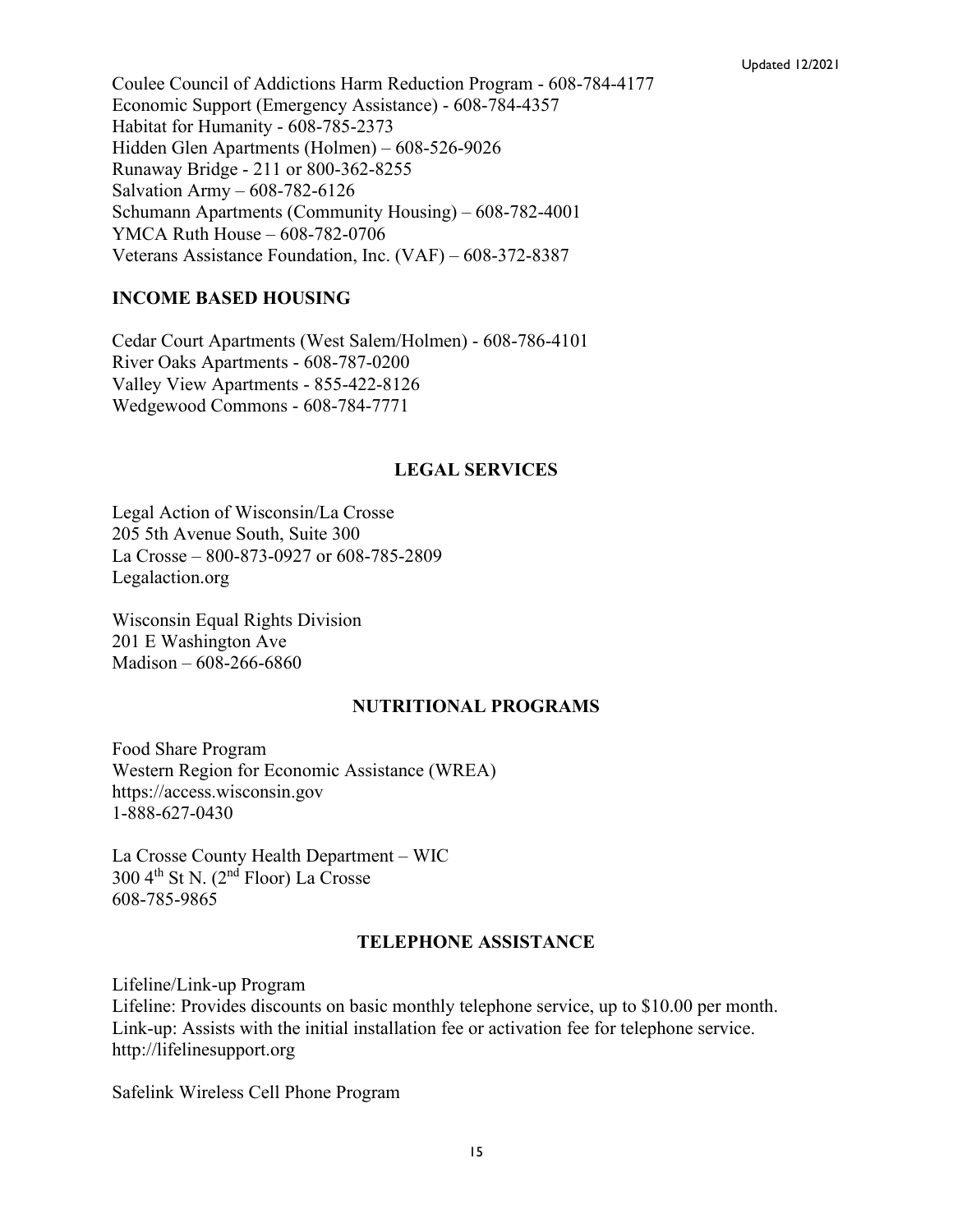Issues a free cell phone with free minutes each month to low income households. People who qualify either already participate in a government assistance program or meet the income guidelines for eligibility. 1-800-977-3768 [www.safelinkwireless.com](http://www.safelinkwireless.com/)

Telecommunications Equipment Purchase and Assistance Plans

TEPP- assists individuals that are hard of hearing, deaf/severely hard of hearing, speech impaired, mobility/motion impaired, deaf with low vision or deaf and blind to obtain equipment for basic phone service

TAP- a program for those who are deaf or severely hard of hearing in a low-income household to pay the TEPP co-payment if you qualify. Voice 608-231-3305 - TTY 1-800-251-8345

# **TRANSPORTATION**

Shared Ride - 608-784-0000 La Crosse Municipal Transit Utility (MTU) - 608-789-7350 Drivers Licensing & Vehicle Registration – 608-264-7447 Catholic Charities (gas vouchers and bus tokens) – 608-782-0710 Couleecap, Inc. – 608-782-4877 Caring Hearts Homecare and Transportation – 608-857-3657 or 608-782-2464 S.M.R.T (Scenic Mississippi Regional Transit) – 877-444-6543

# **MEDICAL TRANSPORTATION**

*The following services are available to people with an active Medical Assistance card going to medical services.*

Abby Vans – 800-236-8438

Access Medical Transit/Top Hat, Inc. 226 Hood Street, La Crosse – 608-782-4200 or 800-658-9054

Gundersen Lutheran Coulee Trails 126 ½ West Jefferson Street, Viroqua – 608-637-8884 or 800-771-8884

At one time or another everyone needs help or an answer to what seems like a simple question. The Resource Guide is designed to link peoples' questions or problems to the agency or organization best able to provide the needed assistance.

The listings in this brochure are by no means inclusive of all of the services in the La Crosse County area. We believe that consumers are in the best position to evaluate and choose resources appropriate to their needs.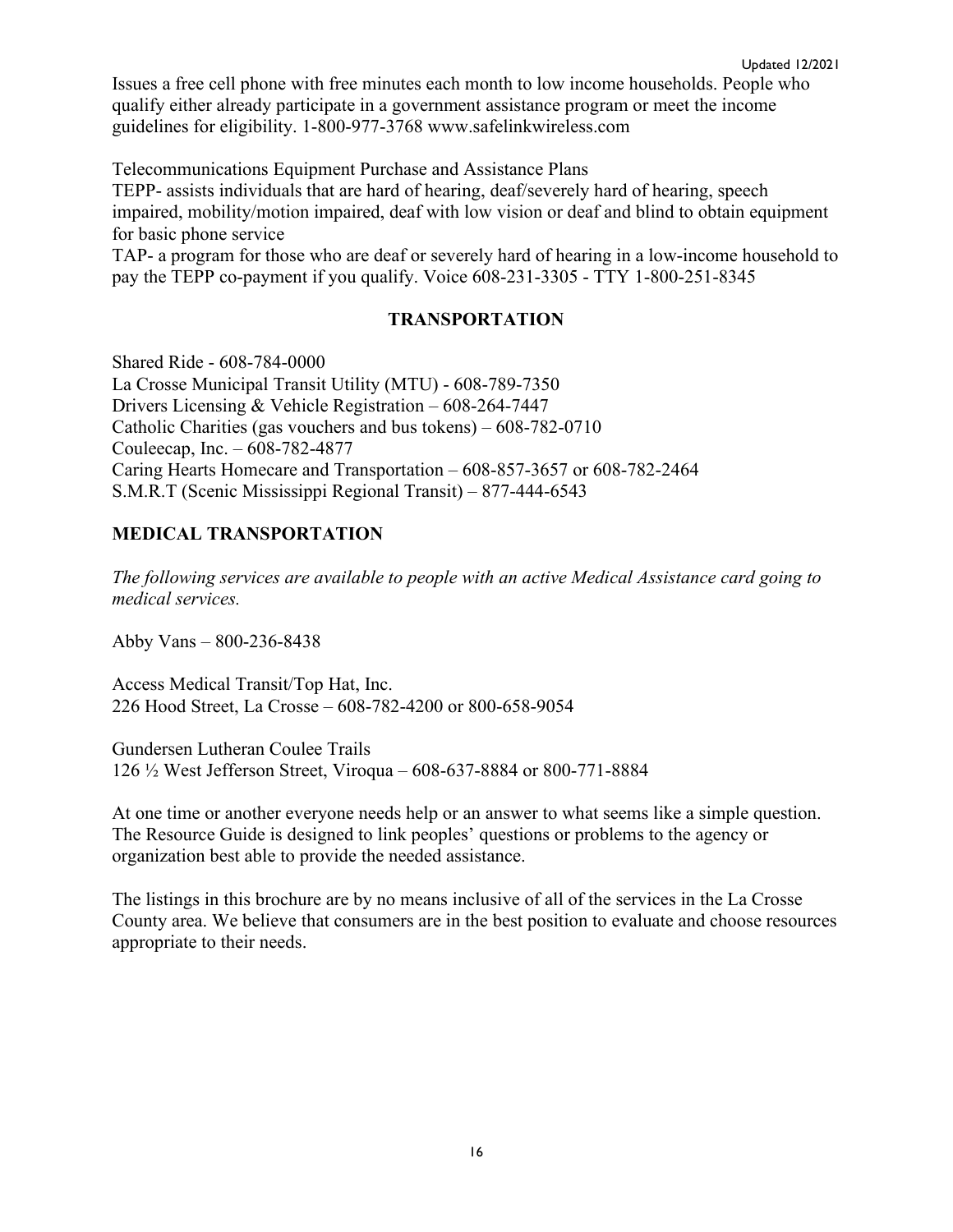# **FOOD PANTRIES & NUTRITIONAL PROGRAMS**

**Catholic Charities** 413 3rd St S, La Crosse - 608-782-0710 Mondays 830a-4p - Food Vouchers available at some locations

**Emergency Food Basket** 735 Sand Lake Rd, Onalaska - 608-783-7722 Hours are Mon. 3:30- 5:30, Tues: 9-11, Wed: 9-11 and 2-4, Thurs: 9-11

**Trinity Lutheran Church** 1010 Sill St La Crosse – 608-782-2526 Mondays 530-7p and last Saturday of the Monday 10a-1pm

**Oak Grove Family Learning Center** W7908 CTH Z, Onalaska - 608-783-9299 Wednesday 12- 230p (when school is in session), \*Request individuals call in advance, so the proper preparation is completed.

**Holmen Area Food Pantry/St. Elizabeth's Catholic Church** 515 N. Holmen Dr. Holmen – 608-526-4424 Tuesdays and Fridays 9a-11a

**Salvation Army Food Pantry & Kitchen** 223 8th Street North, La Crosse – 608-782-6126 Kitchen Hours: Lunch Served Monday-Friday 11:30-Noon, Saturday & Sunday 12:30-1:00, Dinner Served Monday, Wednesday-Sundays at 4:30 (Tuesdays excluded)

**St. Luke's Methodist Church** 1022 Caledonia Street, La Crosse (608) 782-6421 Tues/Thurs/Sun Noon-6, Saturday 9-3

**WAFER** 403 Causeway Blvd, La Crosse – 608-782-6003 http://www.waferlacrosse.org Hours M-F 10-12:45, Mon/Tues/Thurs 4-7:45

**Our Saviors Lutheran Church** 359 N Leonard Street, West Salem – 608-786-0030 Saturdays 10a-12p - Serves residents of West Salem, Bangor, and Mindoro Open Door Fellowship (West Salem) – 608-786-0910 Community Garden – 608-793-1002

**Hmong Mutual Assistance (Asian Families)** – 608-781-5744 La Crosse Food Pantry – 608- 895-4440 Kane Street Community Garden 901 Kane St La Crosse – 608-386-3319 Food distributed 6/1-10/15

**Onalaska Schools' Food Pantry** 524 main St Onalaska WI 608-783-5644 1 st Friday of month 2;15p-315p -during school year River of Life Church 1214 County Road PH Onalaska -608-782- 2780 Thurs 10a-2pm

**River of Life Church** 1214 County Road PH Onalaska – 608-782-2780 Every Wed 8-10am and  $2<sup>nd</sup>$  Wed 6:30-8p

# **FREE COMMUNITY MEALS**

**Come for Supper (Our Saviors Lutheran Church)** 612 Division St La Crosse – 608-782-3468 http://www.oursaviorslutheranchurch.net/come-for-supper/ Dinner served every Tuesday at pm